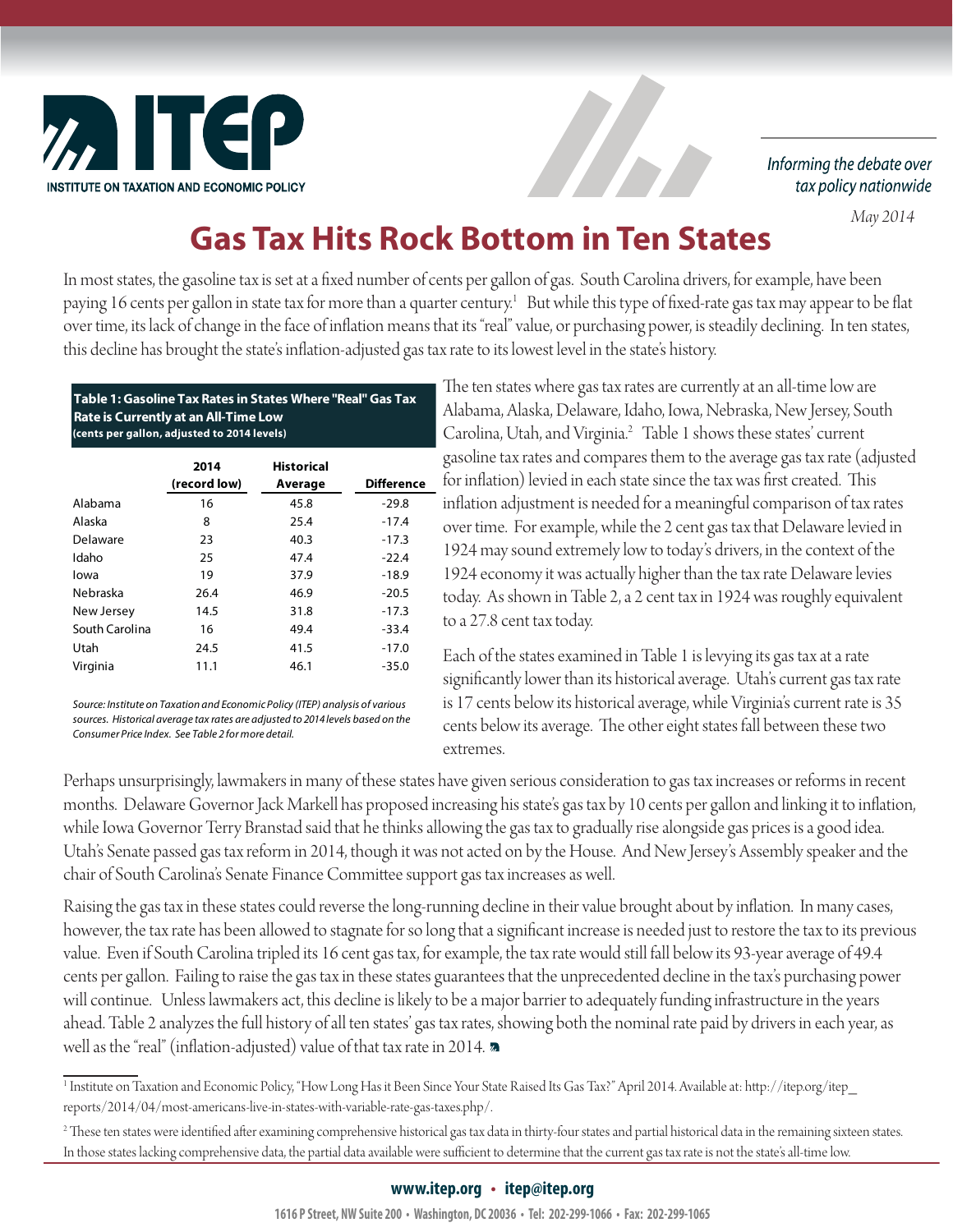## **State Gasoline Tax Rates in States Where "Real" Gas Tax is at All-Time Low\* (cents per gallon)**

| Year | Alabama        |                          | Alaska                      |                          | <b>Delaware</b>             |        | Idaho          |               | lowa**                   |        | Nebraska       |        | <b>New Jersey</b>       |                          | <b>South Carolina</b> |       | Utah                     |        | Virginia                 |        |
|------|----------------|--------------------------|-----------------------------|--------------------------|-----------------------------|--------|----------------|---------------|--------------------------|--------|----------------|--------|-------------------------|--------------------------|-----------------------|-------|--------------------------|--------|--------------------------|--------|
|      | <b>Nominal</b> | Real                     | <b>Nominal</b>              | Real                     | Nominal                     | Real   | <b>Nominal</b> | Real          | <b>Nominal</b>           | Real   | Nominal        | Real   | <b>Nominal</b>          | Real                     | <b>Nominal</b>        | Real  | Nominal                  | Real   | <b>Nominal</b>           | Real   |
| 1922 | $\sim$         | $\overline{\phantom{a}}$ | $\sim$                      | $\overline{\phantom{a}}$ | $\mathcal{L}_{\mathcal{A}}$ | $\sim$ | $\sim$ $\sim$  | $\sim$ $\sim$ | $\sim$                   | $\sim$ | $\overline{a}$ | $\sim$ | Ξ.                      | $\overline{\phantom{a}}$ | $\overline{2}$        | 28.3  | $\overline{\phantom{a}}$ | $\sim$ | $\overline{\phantom{a}}$ | $\sim$ |
| 1923 | $\overline{2}$ | 27.8                     | $\sim$                      | $\sim$                   | $\sim$                      | $\sim$ | $\overline{2}$ | 27.8          | $\sim$                   | $\sim$ |                |        | Ξ.                      | $\sim$                   | $\overline{2}$        | 27.8  | 2.5                      | 34.7   | 3                        | 41.6   |
| 1924 | $\mathbf 2$    | 27.8                     | $\overline{\phantom{a}}$    | $\overline{\phantom{a}}$ | $\overline{2}$              | 27.8   | $\mathbf 2$    | 27.8          | $\overline{\phantom{a}}$ | $\sim$ | н.             | $\sim$ |                         | ٠.                       | $\overline{3}$        | 41.6  | 2.5                      | 34.7   | $\overline{3}$           | 41.6   |
| 1925 | $\overline{2}$ | 27.1                     | $\sim$                      | $\overline{\phantom{a}}$ | $\overline{2}$              | 27.1   | 3              | 40.7          | $\overline{2}$           | 27.1   | $\overline{2}$ | 27.1   | Ξ.                      | ц,                       | 5                     | 67.8  | 3.5                      | 47.5   | 3                        | 40.7   |
| 1926 | $\overline{2}$ | 26.8                     |                             | $\sim$                   | $\overline{2}$              | 26.8   | $\overline{3}$ | 40.2          | $\overline{2}$           | 26.8   | $\overline{2}$ | 26.8   |                         |                          | 5                     | 67.1  | 3.5                      | 46.9   | 4.5                      | 60.4   |
| 1927 | $\overline{4}$ | 54.6                     | $\sim$                      | $\sim$                   | $\overline{\mathbf{3}}$     | 40.9   | $\overline{4}$ | 54.6          | $\overline{\mathbf{3}}$  | 40.9   | $\overline{2}$ | 27.3   | $\overline{2}$          | 27.3                     | 5                     | 68.2  | 3.5                      | 47.7   | 4.5                      | 61.4   |
| 1928 | 4              | 55.5                     | $\sim$                      | $\sim$                   | 3                           | 41.6   | $\overline{4}$ | 55.5          | 3                        | 41.6   | $\overline{2}$ | 27.8   | $\overline{2}$          | 27.8                     | 5                     | 69.4  | 3.5                      | 48.6   | 5                        | 69.4   |
| 1929 | $\overline{4}$ | 55.5                     |                             |                          | $\overline{3}$              | 41.6   | 5              | 69.4          | $\overline{3}$           | 41.6   | 4              | 55.5   | $\overline{2}$          | 27.8                     | 5                     | 69.4  | 3.5                      | 48.6   | 5                        | 69.4   |
| 1930 | $\overline{4}$ | 56.9                     | $\sim$                      | $\overline{\phantom{a}}$ | 3                           | 42.6   | 5              | 71.1          | 3                        | 42.6   | $\overline{4}$ | 56.9   | 3                       | 42.6                     | 6                     | 85.3  | 3.5                      | 49.8   | 5                        | 71.1   |
| 1931 | 5              | 78.1                     | $\sim$                      | $\sim$                   | 3                           | 46.9   | 5              | 78.1          | 3                        | 46.9   | $\overline{4}$ | 62.5   | 3                       | 46.9                     | 6                     | 93.7  | 4                        | 62.5   | 5                        | 78.1   |
| 1932 | 6              | 104.0                    | $\sim$                      | $\sim$                   | $\overline{\mathbf{3}}$     | 52.0   | 5              | 86.6          | $\overline{3}$           | 52.0   | $\overline{4}$ | 69.3   | $\overline{3}$          | 52.0                     | $\boldsymbol{6}$      | 104.0 | $\overline{4}$           | 69.3   | 5                        | 86.6   |
| 1933 | 6              | 109.6                    | $\sim$                      | $\overline{\phantom{a}}$ | $\overline{3}$              | 54.8   | 5              | 91.3          | 3                        | 54.8   | 4              | 73.0   | 3                       | 54.8                     | 6                     | 109.6 | $\overline{4}$           | 73.0   | 5                        | 91.3   |
| 1934 | 6              | 106.3                    |                             | $\overline{\phantom{a}}$ | 3                           | 53.1   | 5              | 88.6          | 3                        | 53.1   | $\overline{4}$ | 70.9   | $\overline{3}$          | 53.1                     | 6                     | 106.3 | $\overline{4}$           | 70.9   | 5                        | 88.6   |
| 1935 | 6              | 104.0                    | $\sim$                      | $\sim$                   | $\overline{4}$              | 69.3   | 5              | 86.6          | 3                        | 52.0   | $\overline{4}$ | 69.3   | $\overline{\mathbf{3}}$ | 52.0                     | 6                     | 104.0 | $\overline{4}$           | 69.3   | 5                        | 86.6   |
| 1936 | 6              | 102.5                    | $\sim$                      | $\sim$                   | $\overline{4}$              | 68.3   | 5              | 85.4          | 3                        | 51.2   | $\overline{4}$ | 68.3   | 3                       | 51.2                     | 6                     | 102.5 | 4                        | 68.3   | 5                        | 85.4   |
| 1937 | 6              | 98.9                     | Ξ.                          | ÷.                       | $\overline{4}$              | 65.9   | 5              | 82.4          | $\overline{3}$           | 49.5   | 5              | 82.4   | $\overline{3}$          | 49.5                     | 6                     | 98.9  | $\overline{4}$           | 65.9   | 5                        | 82.4   |
| 1938 | 6              | 101.0                    | $\sim$                      | $\overline{\phantom{a}}$ | 4                           | 67.3   | 5              | 84.2          | $\overline{\mathbf{3}}$  | 50.5   | 5              | 84.2   | 3                       | 50.5                     | 6                     | 101.0 | $\overline{4}$           | 67.3   | 5                        | 84.2   |
| 1939 | 6              | 102.5                    | $\sim$                      | $\overline{\phantom{a}}$ | 4                           | 68.3   | 5              | 85.4          | 3                        | 51.2   | 5              | 85.4   | 3                       | 51.2                     | 6                     | 102.5 | $\overline{4}$           | 68.3   | 5                        | 85.4   |
| 1940 | 6              | 101.7                    | $\sim$                      | $\sim$                   | $\overline{4}$              | 67.8   | 5              | 84.8          | $\overline{3}$           | 50.9   | 5              | 84.8   | 3                       | 50.9                     | 6                     | 101.7 | $\overline{4}$           | 67.8   | 5                        | 84.8   |
| 1941 | 6              | 96.9                     |                             | $\overline{\phantom{a}}$ | 4                           | 64.6   | 5              | 80.7          | $\overline{3}$           | 48.4   | 5              | 80.7   | $\overline{3}$          | 48.4                     | 6                     | 96.9  | $\overline{4}$           | 64.6   | 5                        | 80.7   |
| 1942 | 6              | 87.4                     | $\sim$                      | $\sim$                   | 4                           | 58.3   | 5              | 72.8          | $\overline{\mathbf{3}}$  | 43.7   | 5              | 72.8   | $\mathbf{3}$            | 43.7                     | 6                     | 87.4  | $\overline{4}$           | 58.3   | 5                        | 72.8   |
| 1943 | 6              | 82.3                     | $\mathcal{L}_{\mathcal{A}}$ | $\overline{\phantom{a}}$ | $\overline{4}$              | 54.9   | 5              | 68.6          | $\overline{3}$           | 41.2   | 5              | 68.6   | 3                       | 41.2                     | 6                     | 82.3  | $\overline{4}$           | 54.9   | 5                        | 68.6   |
| 1944 | 6              | 80.9                     | $\overline{\phantom{a}}$    | $\overline{\phantom{a}}$ | 4                           | 54.0   | 5              | 67.4          | $\overline{3}$           | 40.5   | 5              | 67.4   | $\overline{3}$          | 40.5                     | 6                     | 80.9  | 4                        | 54.0   | 5                        | 67.4   |
| 1945 | 6              | 79.1                     | $\overline{1}$              | 13.2                     | $\overline{4}$              | 52.8   | 6              | 79.1          | $\overline{4}$           | 52.8   | 5              | 65.9   | $\overline{3}$          | 39.6                     | 6                     | 79.1  | $\overline{4}$           | 52.8   | 5                        | 65.9   |
| 1946 | 6              | 73.0                     | $\mathbf{1}$                | 12.2                     | $\overline{4}$              | 48.7   | 6              | 73.0          | $\overline{4}$           | 48.7   | 5              | 60.9   | 3                       | 36.5                     | 6                     | 73.0  | $\overline{4}$           | 48.7   | 6                        | 73.0   |
| 1947 | 6              | 63.9                     | $\overline{2}$              | 21.3                     | $\overline{4}$              | 42.6   | 6              | 63.9          | $\overline{4}$           | 42.6   | 5              | 53.2   | $\overline{3}$          | 31.9                     | 6                     | 63.9  | 4                        | 42.6   | 6                        | 63.9   |
| 1948 | 6              | 59.1                     | $\overline{2}$              | 19.7                     | $\overline{4}$              | 39.4   | 6              | 59.1          | $\overline{4}$           | 39.4   | 5              | 49.2   | 3                       | 29.5                     | 6                     | 59.1  | $\overline{4}$           | 39.4   | 6                        | 59.1   |
| 1949 | 6              | 59.8                     | $\overline{2}$              | 19.9                     | 5                           | 49.9   | 6              | 59.8          | $\overline{4}$           | 39.9   | 5              | 49.9   | $\overline{3}$          | 29.9                     | 6                     | 59.8  | 4                        | 39.9   | 6                        | 59.8   |
| 1950 | 6              | 59.1                     | $\overline{2}$              | 19.7                     | 5                           | 49.2   | 6              | 59.1          | $\overline{4}$           | 39.4   | 5              | 49.2   | 3                       | 29.5                     | $\overline{7}$        | 68.9  | $\overline{4}$           | 39.4   | 6                        | 59.1   |
|      | 6              |                          |                             |                          |                             |        |                |               | $\overline{4}$           |        | 5              |        | $\overline{3}$          |                          | $\overline{7}$        |       |                          |        |                          |        |
| 1951 |                | 54.8                     | $\overline{2}$              | 18.3                     | 5<br>$5\phantom{.0}$        | 45.7   | 6              | 54.8          |                          | 36.5   |                | 45.7   | $\overline{3}$          | 27.4                     | $\overline{7}$        | 63.9  | 5                        | 45.7   | 6                        | 54.8   |
| 1952 | 6              | 53.7                     | $\overline{2}$              | 17.9                     |                             | 44.8   | 6              | 53.7          | $\overline{4}$           | 35.8   | 5              | 44.8   |                         | 26.9                     |                       | 62.7  | 5                        | 44.8   | 6                        | 53.7   |
| 1953 | 6              | 53.3                     | $\overline{2}$              | 17.8                     | 5                           | 44.5   | 6              | 53.3          | 5                        | 44.5   | 6              | 53.3   | $\overline{3}$          | 26.7                     | $\overline{7}$        | 62.2  | 5                        | 44.5   | 6                        | 53.3   |
| 1954 | 6              | 52.9                     | $\overline{2}$              | 17.6                     | 5                           | 44.1   | 6              | 52.9          | 5                        | 44.1   | 6              | 52.9   | 4                       | 35.3                     | $\overline{7}$        | 61.8  | 5                        | 44.1   | 6                        | 52.9   |
| 1955 | $\overline{7}$ | 62.0                     | 5                           | 44.3                     | 5                           | 44.3   | 6              | 53.1          | 5                        | 44.3   | 6              | 53.1   | 4                       | 35.4                     | $\overline{7}$        | 62.0  | 5                        | 44.3   | 6                        | 53.1   |
| 1956 | $\overline{7}$ | 61.1                     | 5                           | 43.6                     | 5                           | 43.6   | 6              | 52.4          | 5                        | 43.6   | 6              | 52.4   | $\overline{4}$          | 34.9                     | $\overline{7}$        | 61.1  | 5                        | 43.6   | 6                        | 52.4   |
| 1957 | $\overline{7}$ | 59.1                     | 5                           | 42.2                     | 5                           | 42.2   | 6              | 50.7          | $\overline{7}$           | 59.1   | $\overline{7}$ | 59.1   | $\overline{4}$          | 33.8                     | $\overline{7}$        | 59.1  | 6                        | 50.7   | 6                        | 50.7   |
| 1958 | $\overline{7}$ | 57.5                     | 5                           | 41.1                     | 5                           | 41.1   | 6              | 49.3          | $\overline{7}$           | 57.5   | 7              | 57.5   | 5                       | 41.1                     | $\overline{7}$        | 57.5  | 6                        | 49.3   | 6                        | 49.3   |
| 1959 | $\overline{7}$ | 57.1                     | 5                           | 40.8                     | 5                           | 40.8   | 6              | 48.9          | $\overline{7}$           | 57.1   | $\overline{7}$ | 57.1   | 5                       | 40.8                     | $\overline{7}$        | 57.1  | 6                        | 48.9   | 6                        | 48.9   |
| 1960 | $\overline{7}$ | 56.1                     | $\overline{7}$              | 56.1                     | 5                           | 40.1   | 6              | 48.1          | $\overline{7}$           | 56.1   | $\overline{7}$ | 56.1   | 5                       | 40.1                     | $\overline{7}$        | 56.1  | 6                        | 48.1   | $\overline{7}$           | 56.1   |
| 1961 | $\overline{7}$ | 55.6                     | 8                           | 63.5                     | 6                           | 47.6   | 6              | 47.6          | $\overline{7}$           | 55.6   | $\overline{7}$ | 55.6   | 6                       | 47.6                     | $\overline{7}$        | 55.6  | 6                        | 47.6   | $\overline{7}$           | 55.6   |
| 1962 | $\overline{7}$ | 55.0                     | 8                           | 62.9                     | 6                           | 47.2   | 6              | 47.2          | $\overline{7}$           | 55.0   | $\overline{7}$ | 55.0   | 6                       | 47.2                     | $\overline{7}$        | 55.0  | 6                        | 47.2   | $\overline{7}$           | 55.0   |
| 1963 | $\overline{7}$ | 54.3                     | 8                           | 62.1                     | 6                           | 46.5   | 6              | 46.5          | $\overline{7}$           | 54.3   | $\overline{7}$ | 54.3   | 6                       | 46.5                     | $\overline{7}$        | 54.3  | 6                        | 46.5   | $\overline{7}$           | 54.3   |
| 1964 | $\overline{7}$ | 53.6                     | $\overline{7}$              | 53.6                     | 6                           | 45.9   | 6              | 45.9          | $\overline{7}$           | 53.6   | $\overline{7}$ | 53.6   | 6                       | 45.9                     | $\overline{7}$        | 53.6  | 6                        | 45.9   | $\overline{7}$           | 53.6   |
| 1965 | $\overline{7}$ | 52.8                     | $\overline{7}$              | 52.8                     | $\overline{7}$              | 52.8   | 6              | 45.2          | $\overline{7}$           | 52.8   | 7.5            | 56.5   | 6                       | 45.2                     | $\overline{7}$        | 52.8  | 6                        | 45.2   | $\overline{7}$           | 52.8   |
| 1966 | $\overline{7}$ | 51.3                     | $\overline{7}$              | 51.3                     | $\overline{7}$              | 51.3   | 6              | 44.0          | $\overline{7}$           | 51.3   | 7.5            | 54.9   | 6                       | 44.0                     | $\overline{7}$        | 51.3  | 6                        | 44.0   | $\overline{7}$           | 51.3   |
| 1967 | $\overline{7}$ | 49.8                     | $\overline{7}$              | 49.8                     | $\overline{7}$              | 49.8   | 6              | 42.6          | $\overline{7}$           | 49.8   | $7.5\,$        | 53.3   | 6                       | 42.6                     | $\overline{7}$        | 49.8  | 6                        | 42.6   | $\overline{7}$           | 49.8   |
| 1968 | $\overline{7}$ | 47.7                     | $\overline{7}$              | 47.7                     | $\overline{7}$              | 47.7   | $\overline{7}$ | 47.7          | $\overline{7}$           | 47.7   | 7.5            | 51.2   | $\overline{7}$          | 47.7                     | $\overline{7}$        | 47.7  | 6                        | 40.9   | $\overline{7}$           | 47.7   |
| 1969 | $\overline{7}$ | 45.3                     | $\overline{7}$              | 45.3                     | $\overline{7}$              | 45.3   | $\overline{7}$ | 45.3          | $\overline{7}$           | 45.3   | 7.5            | 48.5   | $\overline{7}$          | 45.3                     | $\overline{7}$        | 45.3  | 7                        | 45.3   | $\overline{7}$           | 45.3   |
| 1970 | $\overline{7}$ | 42.8                     | 8                           | 48.9                     | $\overline{7}$              | 42.8   | $\overline{7}$ | 42.8          | $\overline{7}$           | 42.8   | 8.5            | 52.0   | $\overline{7}$          | 42.8                     | $\overline{7}$        | 42.8  | $\overline{7}$           | 42.8   | $\overline{7}$           | 42.8   |
| 1971 | $\overline{7}$ | 41.0                     | 8                           | 46.9                     | 8                           | 46.9   | $\overline{7}$ | 41.0          | $\overline{7}$           | 41.0   | 8.5            | 49.8   | $\overline{7}$          | 41.0                     | $\overline{7}$        | 41.0  | $\overline{7}$           | 41.0   | $\overline{7}$           | 41.0   |
| 1972 | $\overline{7}$ | 39.8                     | 8                           | 45.4                     | 8                           | 45.4   | 8.5            | 48.3          | $\overline{7}$           | 39.8   | 8.5            | 48.3   | 8                       | 45.4                     | $\,8\,$               | 45.4  | $\overline{7}$           | 39.8   | 9                        | 51.1   |
| 1973 | $\overline{7}$ | 37.4                     | 8                           | 42.8                     | 9                           | 48.1   | 8.5            | 45.4          | $\overline{7}$           | 37.4   | 8.5            | 45.4   | 8                       | 42.8                     | 8                     | 42.8  | $\overline{7}$           | 37.4   | 9                        | 48.1   |
| 1974 | $\overline{7}$ | 33.7                     | 8                           | 38.5                     | 9                           | 43.3   | 8.5            | 40.9          | $\overline{7}$           | 33.7   | 8.5            | 40.9   | 8                       | 38.5                     | 8                     | 38.5  | $\overline{7}$           | 33.7   | 9                        | 43.3   |
| 1975 | $\overline{7}$ | 30.9                     | 8                           | 35.3                     | 9                           | 39.7   | 8.5            | 37.5          | $\overline{7}$           | 30.9   | 8.5            | 37.5   | 8                       | 35.3                     | 8                     | 35.3  | $\overline{7}$           | 30.9   | 9                        | 39.7   |
| 1976 | $\overline{7}$ | 29.2                     | $\mathbf{8}$                | 33.4                     | $\mathbf{Q}$                | 37.5   | 9.5            | 39.6          | $\overline{7}$           | 29.2   | 8.5            | 35.5   | 8                       | 33.4                     | $\mathbf{g}$          | 33.4  | $\overline{7}$           | 29.2   | 9                        | 37.5   |